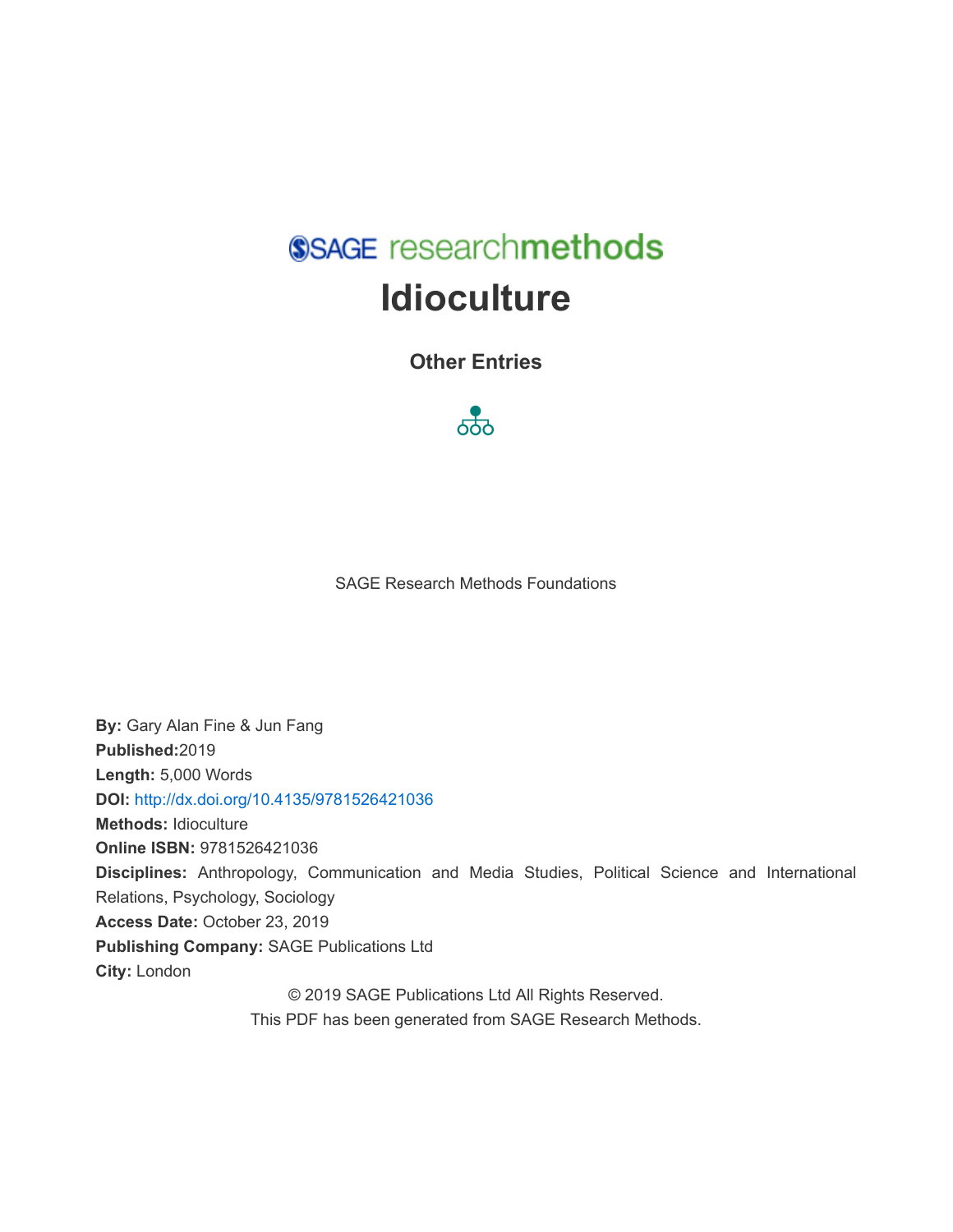Idioculture has been defined as "a system of knowledge, beliefs, behaviors and customs shared by members of an interacting group to which members can refer and employ as the basis of further interaction" ([Fine,](#page-7-0)  [1979](#page-7-0), p. 734). This working definition helps to specify the concept of culture, one of the most complicated and contentious words in the English language, that has often been conceptualized as a stable set of meanings and ideas that is tied to large-scale social systems. When seen in light of macrocultures, powerful cultural forces are treated as characteristic of nations and societies. One may speak confidently of American culture, French culture, and Chinese culture and assume that these "collective representations" shape the behaviors of groups and individuals. But in this, culture becomes a swirling mist with no clear set of empirical referents ([Ghaziani, 2009](#page-8-0)).

However, in contrast, another approach treats the idea of culture as an ongoing process, grounding the term in interaction. This approach emphasizes a micro- or meso-level analysis of culture, arguing that culture is actively constructed through interactions in local communities. In this perspective, culture is a form of group practice and a negotiated order, revealed in behavior and its material productions ([Fine, 2012](#page-7-1)). This local conception of culture marks a theoretical shift in terms of defining and analyzing culture from the societal level, as it sees culture as a behavioral domain that is constructed in and indigenous to small groups. Larger spheres of culture occur through the linkage of groups, by means of media productions, institutional commitments, such as schooling, or the intersection of groups. As a result, this approach suggests that the study of culture properly belongs to the analysis of interacting groups, recognizing the presence of idiocultures that are bound to every group's shared past and prospective future. By examining group cultures as the locations for cultural creation and preservation, scholars are able to incorporate interaction as a basis for understanding collaboration in the development of shared meaning.

This entry presents the central theory of idioculture—or local culture—as a concept that helps provide a hinge between the actions of individuals and the structure of systems. It then provides examples of how the concept has proved useful in understanding cultural dynamics in a variety of social domains as well as examining methodological implications of cultural research on the meso-level of analysis.

# **The Idioculture Concept**

The idea of idioculture was first presented in [Gary Alan Fine's \(1979\)](#page-7-0) article on "Small Groups and Cultural Creation: The Idioculture of Little League Baseball," though recognizing that groups had cultures was not new, as in discussions of small group cultures and microcultures. Group members establish communal traditions and understandings from the very beginning of group life, and these shared experiences can be used to build a shared reality over the course of interaction. Fine has further developed the idioculture concept in a series of ethnographic studies of small groups, such as restaurant kitchens, fantasy-gaming gatherings, mushroom collecting groups, meteorological offices, high school debate teams, chess communities, and master of fine arts programs.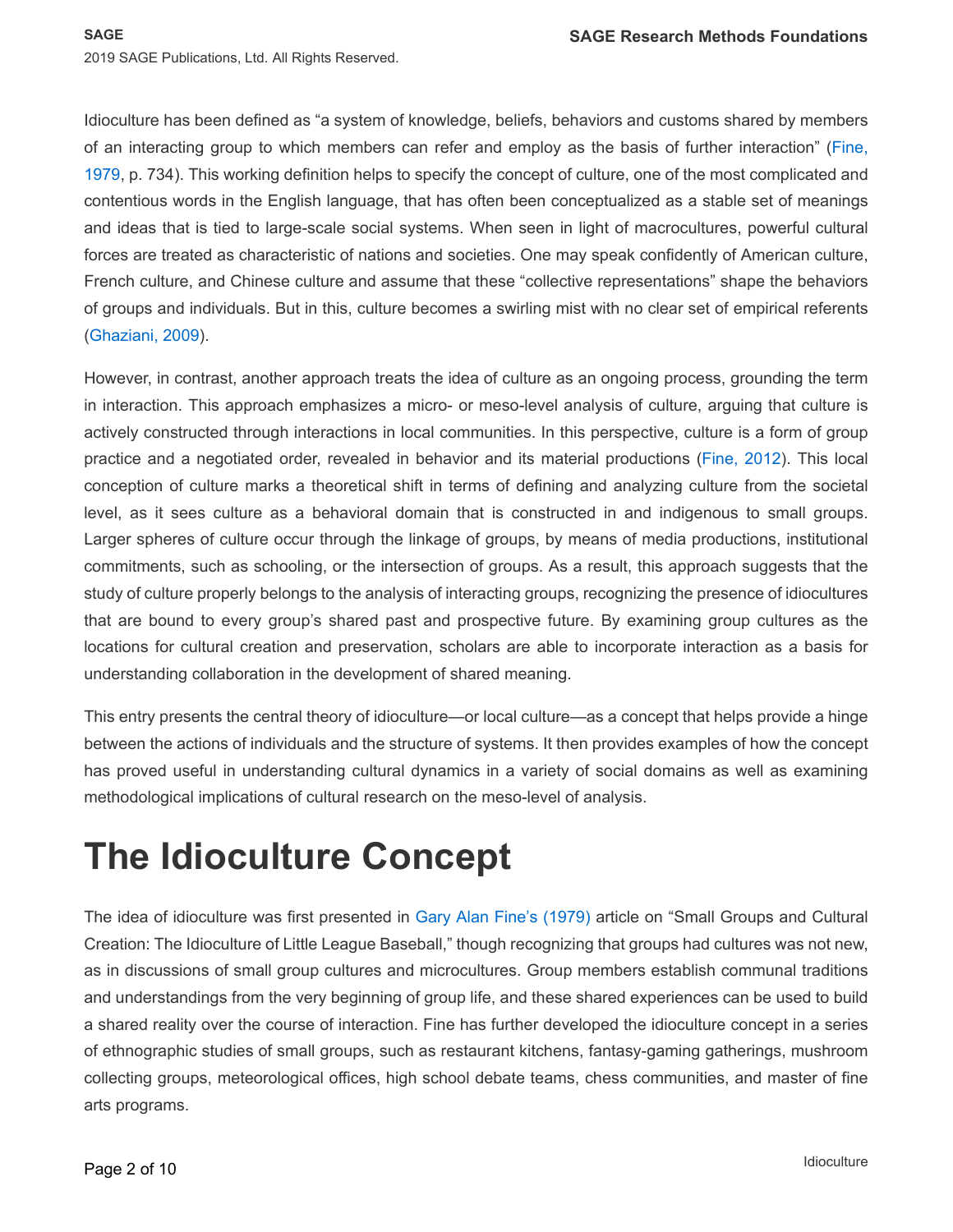#### **SAGE**

2019 SAGE Publications, Ltd. All Rights Reserved.

The concept of idioculture and related terms referring to small group cultures has been applied to a wide range of social domains. First, idioculture is evident in a number of leisure groups that feature powerful local norms and shared images. In addition, idioculture can be found in work groups and organizations. Furthermore, idioculture is significant in civic and activist groups as members participate in civic activities for their social and political goals.

As is clear from the diversity of potential research sites, idiocultures are by no means limited to any particular type of groups. Rather, they are to be found in small groups in all institutional domains. Some group cultures have more external influence than others, particularly when they involve those with legitimate power or extensive resources, such as government policy makers ([Gibson, 2012](#page-8-1)) and bureaucratic organizations ([Herzfeld, 1993](#page-8-2)). Group settings that are less familiar to the public may also be hubs for the emergence of robust idiocultures—illustrations range from close-knit military units to Middle Eastern terrorist cells.

Although idiocultures are prevalent at the group level, they are not established randomly. The creation of idiocultures involves a dynamic process of boundary negotiations and a system of sensemaking among group members. As a result, this requires a sociological analysis of how local life is organized and how a sense of group identity is established. Participants build meanings that are understood and shared by other members and negotiate group cultures in interaction. In effect, this constitutes local collective memory. These processes filter or incorporate potential cultural elements that will eventually become part of a set of shared understandings.

To achieve this, a cultural element has to be known, usable, functional, appropriate, and triggered ([Fine, 1979](#page-7-0); [2012](#page-7-1)). The *known* culture of the group refers to the background culture that members share and access as a stable base for ongoing interaction. The pools of background knowledge operate as extensive institutional influences, which shape the local scene and link it to external cultural themes. A second criterion is that an item must be *usable*, meaning that it must be suitable for the local context and fit the moral standards of the group. An item might be known by members but not necessarily be shared publicly, given its sacred or deviant nature that stands beyond normative boundaries. To be incorporated in a group's idioculture, an item must also be *functional*. That is, it must meet the instrumental goals that group members desire. Cultural elements that are irrelevant to the needs of group members are less likely to be included as part of a group's idioculture. In addition, an item has to be *appropriate* in order to survive the filtering process. The appropriate culture supports the established status system and does not challenge the group's social structure. Most critically, an item must be *triggered* by the immediate behavior of the group. Some event must occur that sparks the cultural tradition. There is an extensive pool of potential cultural elements that meet the first four criteria, but the triggering mechanism explains why only a few items eventually become part of a group's idioculture. These five elements together constitute the cultural development process, generating the content of a group's idioculture.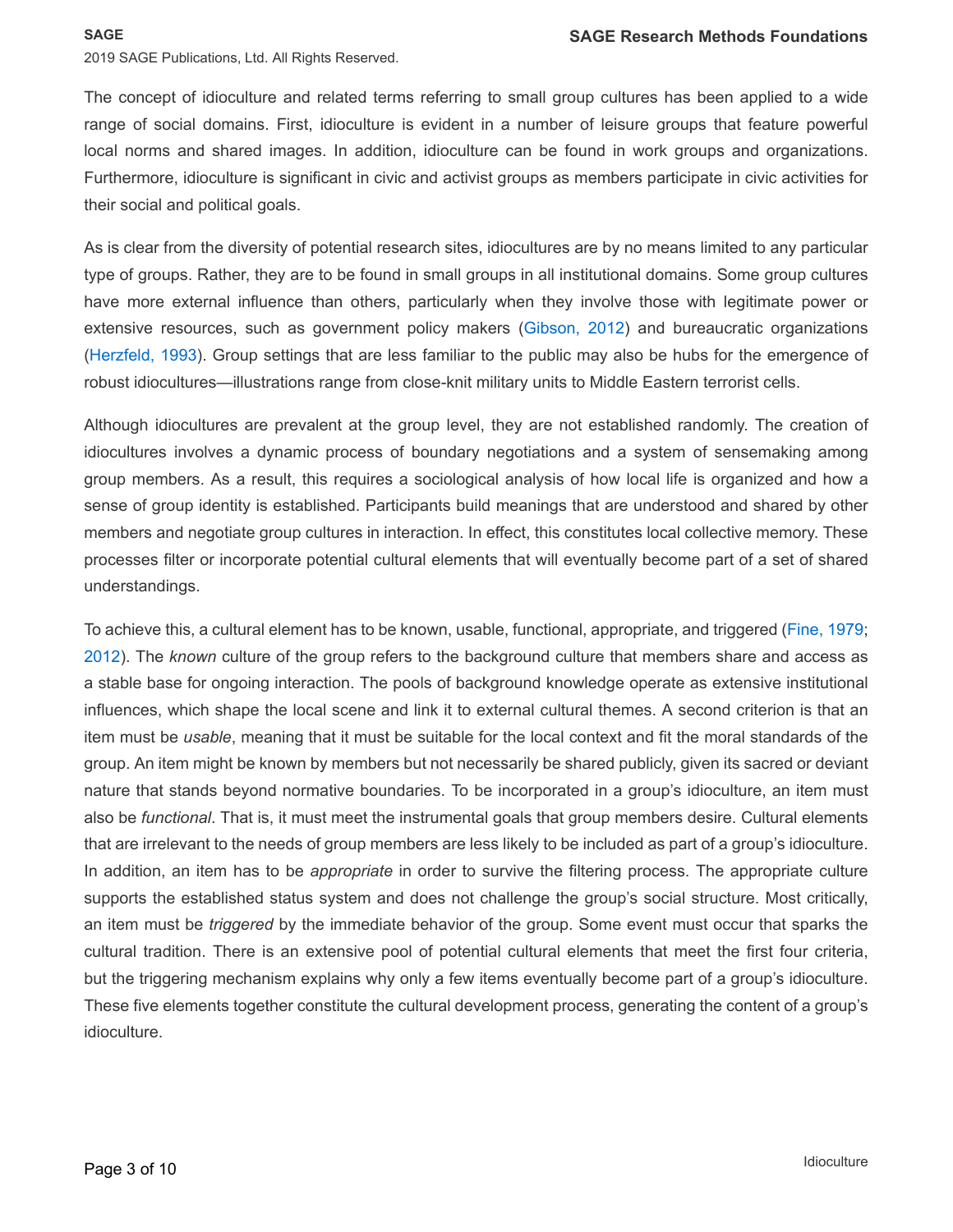# **The Sociology of Localism**

The focus of this microsociological approach of culture is to understand how group-based local scenes create social order, arguing for a *sociology of localism*. Instead of treating culture as timeless or seeing cultural products as being divorced from social actors, a sociology of localism emphasizes that the creation of group culture is tied to members' recognition of shared pasts and imagined futures. Traditions within a group are situated in time and, as a result, provide stable expectations among participants for ongoing interaction and group cohesion. As a result, traditions unite groups, and idiocultures inevitably have a temporal dimension.

The local can be seen as both a stage and a lens. As a stage, the local is the locus where social order is produced. It draws sociologists' attention to features of arenas, relations, and shared pasts that motivate members' participation. As a lens, sociologists see through the local and conceptualize action as an interpretive mechanism, through which meaning can be treated as consequential within a group. For a local sociology, interaction provides the basis of culture, and local cultures, in turn, shape the content of social relations. In this view, as a form of group practice, culture is tied to the meso-level of analysis, mobilized by members to achieve individual or collective ends.

By emphasizing the local conditions in which shared meaning is generated, this approach proposes general sociological principles. This is evident in [Michael Farrell's \(2001\)](#page-7-2) *Collaborative Circles*, which presents the temporal stages of culture-producing groups, such as the French Impressionists, the Fugitive poets, and the Freudian circle. According to this theory, a collaborative circle undergoes steps of formation, rebellion, production, collective action, disintegration, and nostalgic reintegration, with changes in the group structure, culture, and individual members that characterize each stage. In addition to the field of arts, the concept of collaborative circles is further examined in leisure ([Corte, 2013](#page-7-3)) and sciences ([Parker & Hackett, 2012](#page-8-3)), addressing how resources and emotions shape a group's development and its participants.

Similarly, studies emphasizing the features of local process show that idioculture is integral to identity and cohesion. The creation of a group's microculture depends on ongoing performances that organize and routinize interaction, creating a group style that comprises boundaries, bonds, and speech norms ([Eliasoph &](#page-6-0)  [Lichterman, 2003](#page-6-0)). Particular group styles and customs shape the contours of civic life and action ([Lichterman](#page-8-4)  [& Eliasoph, 2014](#page-8-4)) and the narrative dimension of civic organization ([Polletta, 2002](#page-7-4)). As [Andrew Perrin \(2005\)](#page-8-5)  suggests, the group contexts shape the structure and logic of political discussions, constituting varying forms of political microcultures that give rise to civic organizations. In turn, different group structures may produce distinctive "microsocial orders" ([Lawler, Thye, & Yoon, 2008](#page-8-6)).

Empirical studies in this line have further extended the theorization of microcultures. Scholars have shown that ongoing local interactions contribute to the formation of a shared space and collective identity and help participants manage their spoiled group identities. The communication of aesthetic judgments in face-to-face interaction powerfully facilitates the process of group identification, cultivating a "community sense" in the context of developing a shared sense of aesthetic practice ([Wohl, 2015](#page-9-0)). However, an idioculture also has its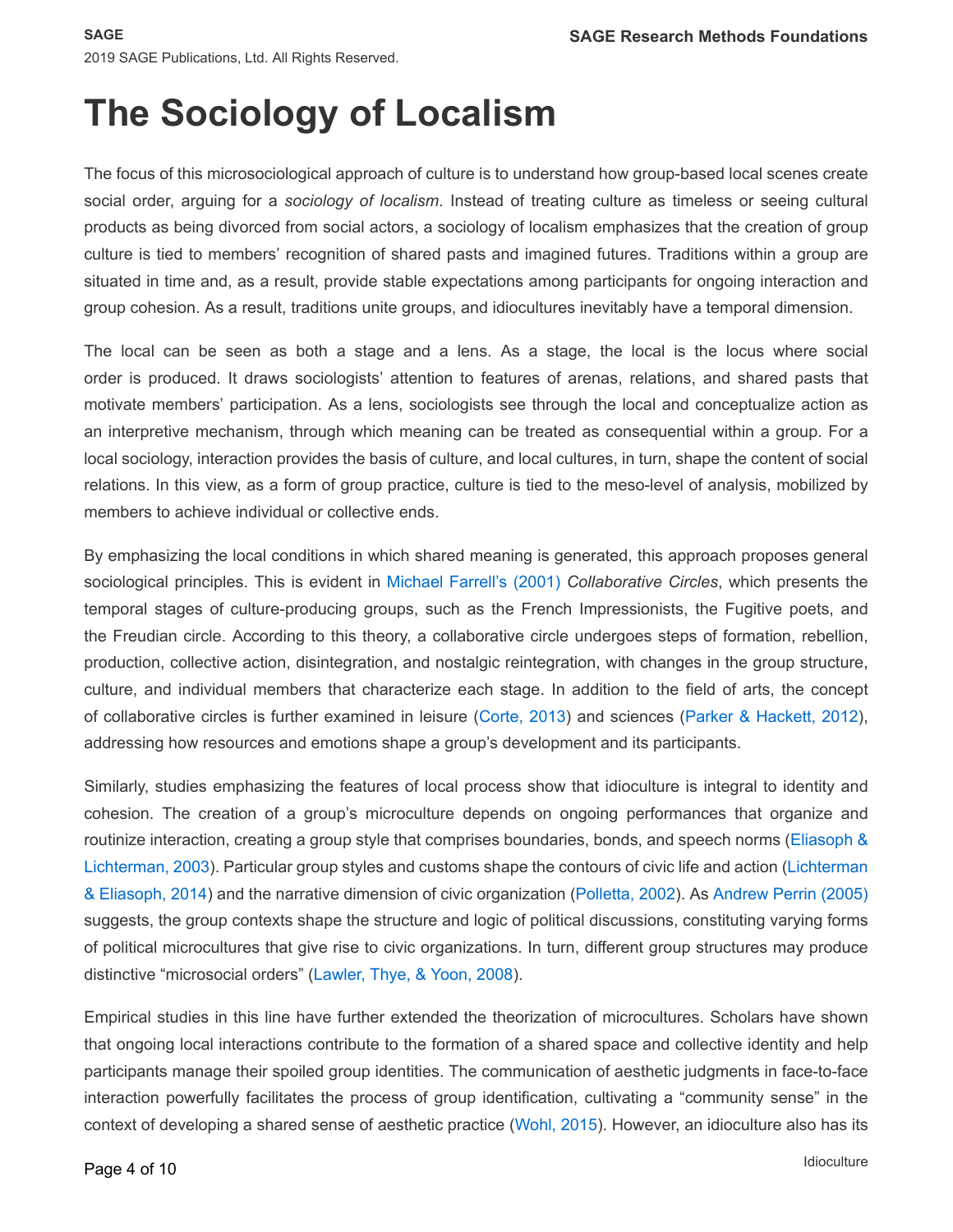contested nature, negotiated through local contention between rival cliques and power centers. Local contexts may shape different gender relations and influence cultural reception and tastes among group members. Moreover, the meaning of a local scene evolves through the course of group interaction, affecting participants' affiliation and the group's cohesion.

### **Idioculture as a Structuring Device**

This model of microcultures as structuring devices argues that social order is generated through the development of shared traditions and understandings. As Randall Collins argues, collective attention, a form of entrainment, constitutes a microfoundation for macrosociology. Individuals negotiate social coalitions in interaction ritual chains, through which group membership is created. Every encounter is based on microresources participants acquire from previous encounters. Groups build on each other through the social relations that cross social boundaries, creating expansive structures through their network linkages. "The aggregate of situations can be regarded as a market for interaction rituals" ([Collins, 2004](#page-7-5), p. xiii), and these microinteractional markets eventually constitute macropatterns: the network structures that constitute society. In this view, aggregate changes at the microlevel have the power to produce large-scale changes in social structure.

Collins's emphasis on local cultures echoes the process James Scott calls *mētis*—that is, a wide array of local, practical knowledge from everyday experience that helps individuals understand and respond to the constantly changing realities that they face individually and collectively. By advocating "the art of locality," Scott is skeptical of large-scale social engineering and formal schemes initiated by the state. [Scott \(1998\)](#page-9-1)  writes, "Mētis resists simplification into deductive principles which can successfully be transmitted through book learning, because the environments in which it is exercised are so complex and non-repeatable that formal procedures of rational decision making are impossible to apply" (p. 316).

Borrowing [Jeffrey Goldfarb's \(2006\)](#page-7-6) powerful imagery, focusing on the power of local cultures and bounded communities constitutes the sociology of small things. This perspective captures the *place* of action, addressing the significance of microcultural space in producing consequential political realities. The presence of politics on the microlevel recognizes that civic participation depends on joint action ([Mische, 2007](#page-8-7); [Lichterman & Eliasoph, 2014](#page-8-4)). Intimate spaces are where discussions about sensitive topics can readily take place, which generate political power and, in the extreme, can lead to key turning points of history. In this regard, Goldfarb suggests that the kitchen table is a central symbol in the resistance against Eastern European authoritarianism that ultimately led to the dismantling of the Soviet bloc. Goldfarb does not suggest that all mundane cultures must be theorized, but, rather, the local environment under which they are produced provides a crucial stage for developing allegiance and shared perspectives that motivate collective action. Similar discussions take place in small places such as bookstores, salons, and clubs, shaping public meetings, and gatherings (Emirbayer & Sheller, 1998; [Habermas, 1991](#page-8-8)). Situated in microcultural spaces, participants assume that others share a referential past, emotional contours, and a sense of belonging, which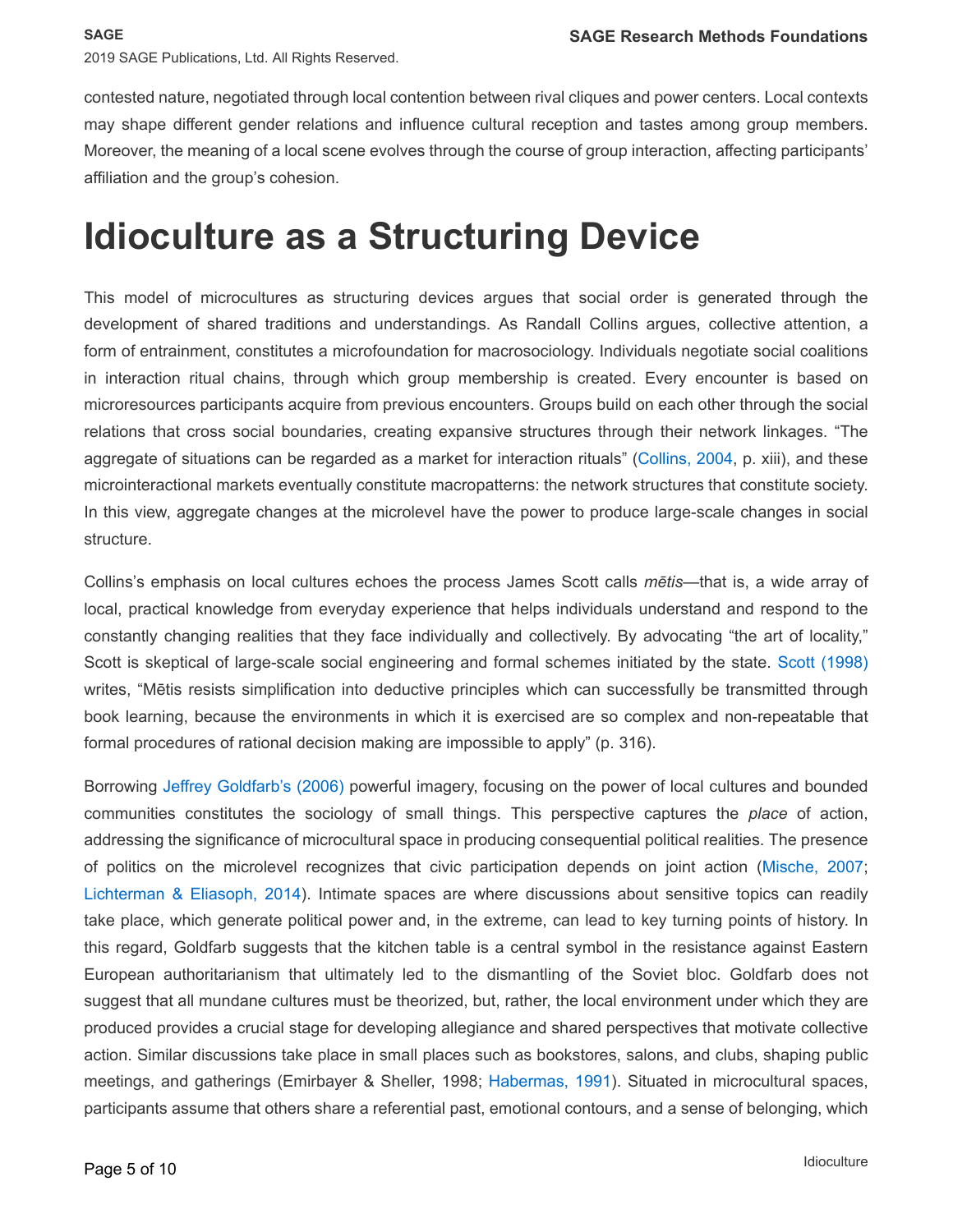### encourage present talk.

One must distinguish between an approach that focuses on established and recognized group cultures and ephemeral micropublics (what have been usefully named *Goffman publics*, recognizing the ordered relations among strangers; [Ikegami, 2000](#page-8-9)). Goffman publics challenge researchers to understand how broader cultures permit the establishment of orderly interaction among strangers. That these stranger cultures are often fragile suggests that self-referential groups have advantages in establishing a stable social order through their shared expectations and a commitment to local traditions. In this way, a local sociology is related to, but is distinct from, the orderliness of interaction among distant publics ([Goffman, 1983](#page-8-10)). Although both approaches build on the existence of interaction ritual, *dramatism*, which focuses on free-floating and untethered interaction, is distinct from *localism*, which asserts that action is responsive to the salience of the group and emphasizing the stability of group life through the salience of norms and expectations. In this perspective, *practices*—that is, actions that are recognized through the existence of local cultures—are central. Seeing groups as publics argues that every continuing group constitutes a local version of society. Each local scene is an instance of the larger culture, with style, images, and rules defining how interaction is to be transacted ([Eliasoph & Lichterman, 2003](#page-6-0)).

## **Methodological Implications**

Although researchers might not always engage the full processes of idiocultural creation, the methodological implication of this approach is to emphasize the significance of a meso-level of analysis. Given that idiocultures are fundamentally local, the study of idiocultures has to be grounded at the group level. On one hand, idiocultures suggest that small groups generate a self-reflexive basis for the interaction order, under which socialization, affiliation, and change take place. On the other hand, participants act in concert and create collective identities, constituting what [Fine \(2012\)](#page-7-1) calls *tiny publics*, small cultures of shared interest, which provide the basis for a robust civil society. In other words, microcultures are both the cause and the effects of group engagement. Standing at the junction of the interactional and institutional, this approach considers the dimensions of both individuals and institutions, revealing forms of cohesion and disaffiliation. As a result, this group-based approach allows researchers to extend beyond the local and link individuals to larger social systems to which they also belong, a central feature of most sociological analysis. In doing so, it escapes the traditional black box that separates micro- and macrointerpretations.

The advantage of the meso-level of analysis is clearly embodied in [Lichterman's \(2012\)](#page-8-11) study of religion in public action. Building on the conception of group style that grounds macrolevel collective representations in everyday interaction, the author employs a cultural-interactionist model to examine religious communication and argues that group cultures shape religious expression in public settings. While researchers typically see religion as a stable institution, a group-level approach allows for the considerations of the interplay between macrocultural influences and nonreligious culture over time. Religious experience and articulation in public are scene-specific, converged on a group style.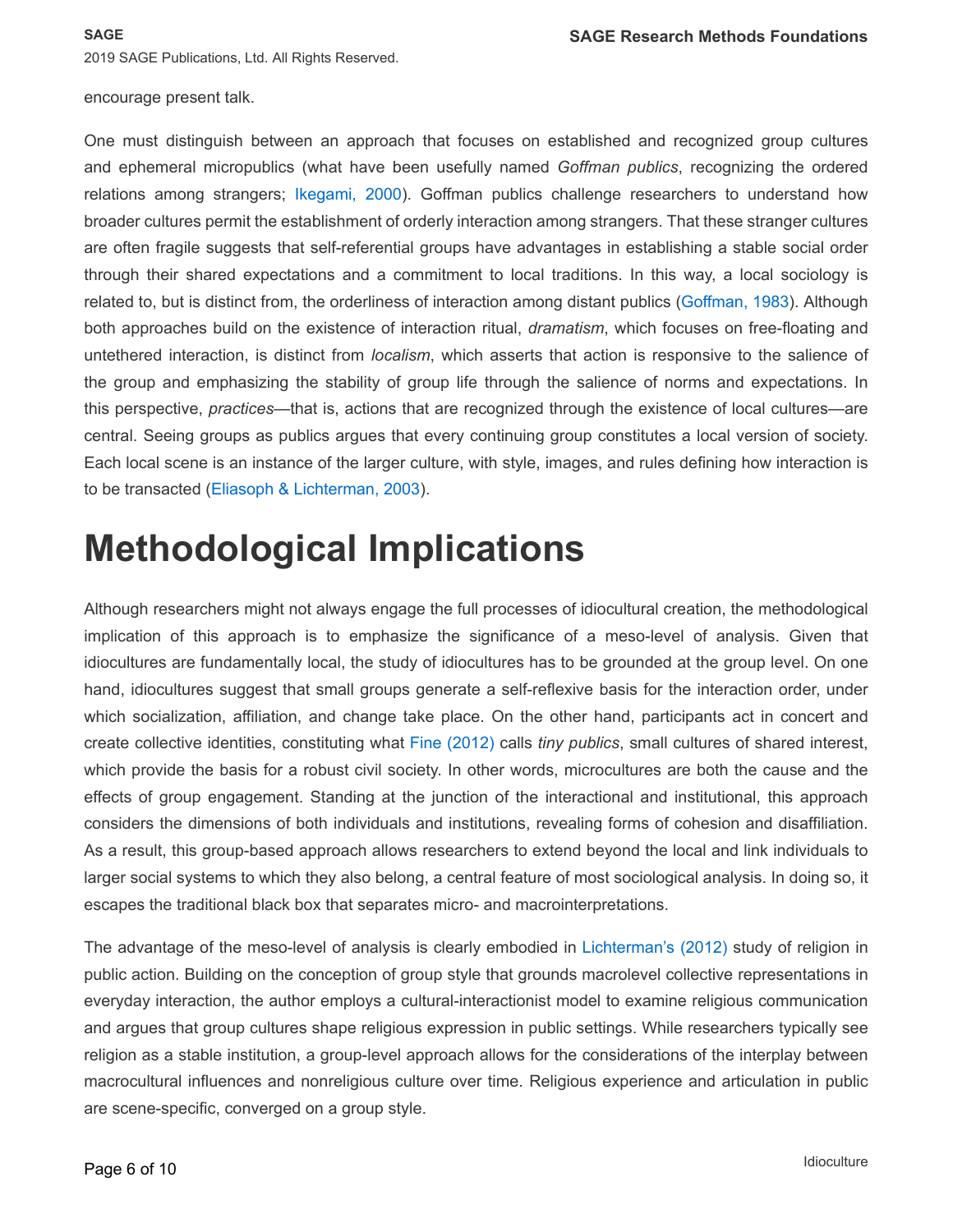#### **SAGE**

2019 SAGE Publications, Ltd. All Rights Reserved.

Scholars have suggested that a meso-analysis of group interaction is also beneficial to organizational studies, emphasizing inhabited institutionalism, the perspective that suggests that organizational structures result from the agentic choices of participants in creating a normative order ([Hallett, 2010](#page-8-12)). Vibrant idiocultures shape organizational life, through which colleagues share embedded meanings, manifested in practices, that shape ongoing organizational activity and outcomes. By examining how colleagues collaborate and challenge one another within the context of interaction orders, this approach emphasizes the local production of structure and knowledge. Researchers can build upon a meso-level of analysis to explore how microsocial orders are produced among coworkers who are at the same time embedded in larger social contexts. [Lichterman](#page-8-4)  [and Eliasoph \(2014\)](#page-8-4) argue that patterned scene styles shape different civic action in complex organizations, refuting a unitary understanding of how voluntary associations influence civic participants.

In addition to the value of a group-level approach in its own terms, studying the development of idiocultures requires detailed ethnographic data collected by means of labor-intensive fieldwork. To this end, [Fine \(2003\)](#page-7-7)  proposes a "peopled ethnography," a methodological perspective based on the close observation of an interacting group, incorporating both theoretical analysis and ethnographic detail. This approach differs from other ethnographic approaches that emphasize descriptive narrative or conceptual theory. In contrast, this perspective grounds the understanding of the environment in a set of detailed vignettes documented and manifested in field notes and interviews through scholar's fieldwork, from which the researcher attempts to generalize the findings to other settings that have elements in common, producing a grounded theory based on the constant comparative method.

There are multiple microsociological approaches to understand how social systems are organized through face-to-face interaction, and each one suggests different methodological and theoretical choices. Emphasizing group cultures—idiocultures—emphasizes the value of watching closely, being present, responding sympathetically, and relying on careful and conscientious note-taking. This approach is based on the belief that participants in a social scene rely on their shared understanding and common experiences and that they can use these understandings and experiences to develop an ongoing and self-referential group culture. It is this belief that permits the suggestion that, while societies and global systems matter, sociology needs to begin on the local level. It is here that meanings develop and social relations are grounded.

### **Further Readings**

**Collins, R.** (1981). On the microfoundations of macrosociology. *American Journal of Sociology*, 86, 984–1014. doi:10.1086/227351

**Dorado, S.** (2013). Small groups as context for institutional entrepreneurship: An exploration of the emergence of commercial microfinance in Bolivia. *Organization Studies*, 34, 533–557. doi:10.1177/ 0170840612470255

<span id="page-6-0"></span>**Eliasoph, N.**, & **Lichterman, P.** (2003). Culture in interaction. *American Journal of Sociology*, 108, 735–794.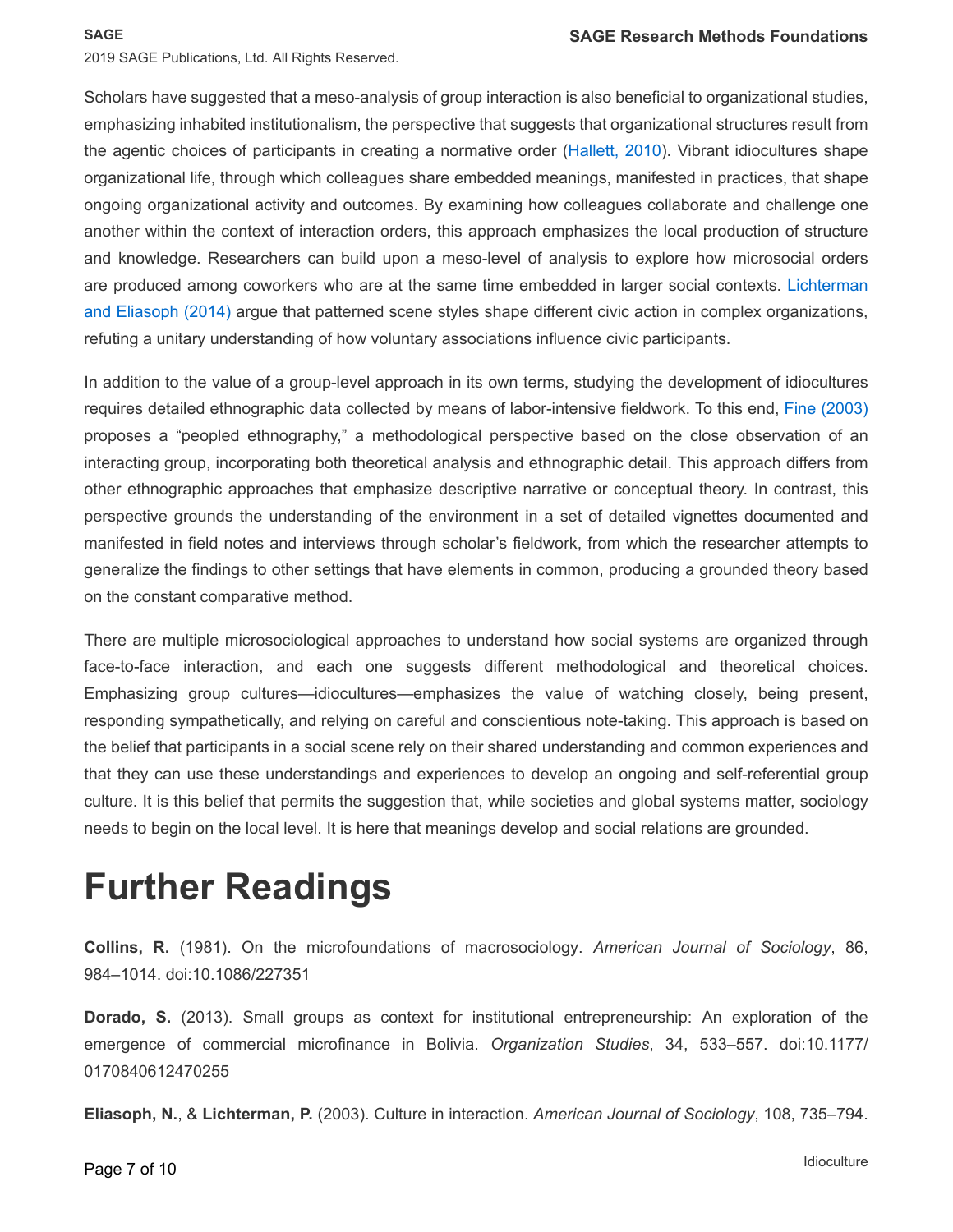doi:10.1086/367920

<span id="page-7-2"></span>**Farrell, M.** (2001). *Collaborative circles: Friendship dynamics and creative work*. Chicago, IL: University of Chicago Press.

**Fine, G. A.** (2010). The sociology of the local: Action and its publics. *Sociological Theory*, 28, 355–376. doi:10.1111/j.1467-9558.2010.01380.x

<span id="page-7-1"></span>**Fine, G. A.** (2012). *Tiny publics: A theory of group action and culture*. New York, NY: Russell Sage Foundation.

**Fine, G. A.** (2014). The hinge: Civil society, group culture, and the interaction order. *Social Psychology Quarterly*, 77, 5–26. doi:10.1177/0190272514522769.

<span id="page-7-6"></span>**Goldfarb, J. C.** (2006). *The politics of small things: The power of the powerless in dark times*. Chicago, IL: University of Chicago Press.

<span id="page-7-4"></span>**Polletta, F.** (2002). *Freedom is an endless meeting: Democracy in American social movements*. Chicago, IL: University of Chicago Press.

**Walsh, K. J.** (2003). *Talking about politics: Informal groups and social identity in American life*. Chicago, IL: University of Chicago Press.

### **References**

<span id="page-7-5"></span>**Collins, R.** (2004). *Interaction ritual chains*. Princeton, NJ: Princeton University Press.

<span id="page-7-3"></span>**Corte, U.** (2013). A refinement of collaborative circles theory: Resource mobilization and innovation in an emerging sport. *Social Psychology Quarterly*, 76, 25–51. doi:10.1177/0190272512470147

**Eliasoph, N.**, & **Lichterman, P.** (2003). Culture in interaction. *American Journal of Sociology*, 108, 735–794. doi:10.1086/367920

**Emirbayer, M.**, & **Sheller, M.** (1999). Publics in history. *Theory and Society*, 28, 143–197. doi:10.1023/ a:1006921411329

**Farrell, M.** (2001). *Collaborative circles: Friendship dynamics and creative work*. Chicago, IL: University of Chicago Press.

<span id="page-7-0"></span>**Fine, G. A.** (1979). Small groups and culture creation: The idioculture of little league baseball teams. *American Sociological Review*, 44, 733–745. doi:10.2307/2094525

<span id="page-7-7"></span>**Fine, G. A.** (2003). Towards a peopled ethnography. *Ethnography*, 4, 41–60. doi:10.1177/ 14661381030040001003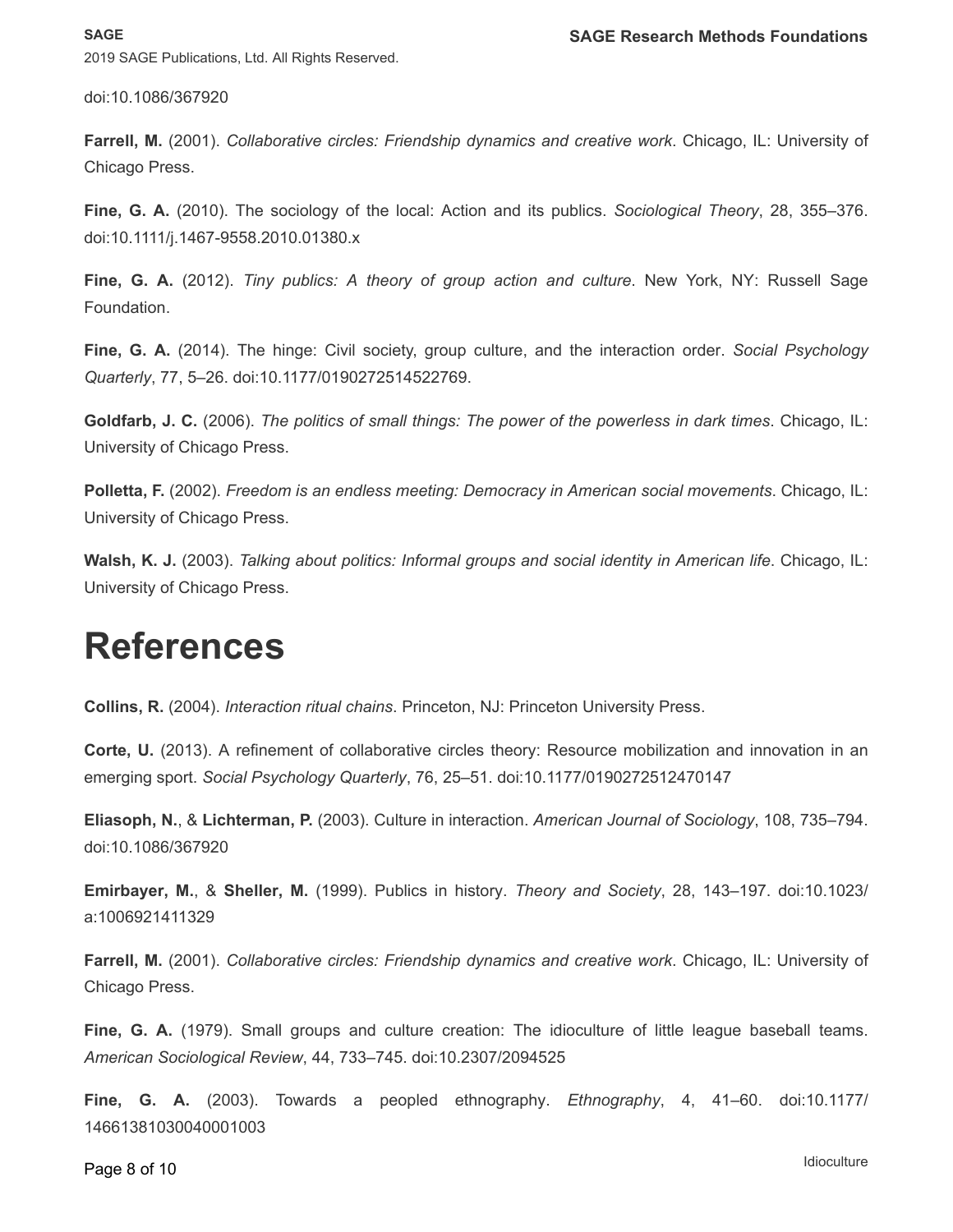#### **SAGE**

2019 SAGE Publications, Ltd. All Rights Reserved.

**Fine, G. A.** (2012). *Tiny publics: A theory of group action and culture*. New York, NY: Russell Sage Foundation.

<span id="page-8-0"></span>**Ghaziani, A.** (2009). An amorphous mist? *The problem of measurement in the study of culture. Theory and Society*, 38, 581–612. doi:10.1007/s11186-009-9096-2

<span id="page-8-1"></span>**Gibson, D. R.** (2012). *Talk at the brink: Deliberation and decision during the Cuban missile crisis*. Princeton, NJ: Princeton University Press.

<span id="page-8-10"></span>**Goffman, E.** (1983). The interaction order. *American Sociological Review*, 48, 1–17. doi:10.2307/2095141

**Goldfarb, J. C.** (2006). *The politics of small things: The power of the powerless in dark times*. Chicago, IL: University of Chicago Press.

<span id="page-8-8"></span>**Habermas, J.** (1991). *The structural transformation of the public sphere: An inquiry into a category of bourgeois society*. Cambridge, England: MIT Press.

<span id="page-8-12"></span>**Hallett, T.** (2010). The myth incarnate: Recoupling processes, turmoil, and inhabited institutions in an urban elementary school. *American Sociological Review*, 75, 52–74. doi:10.1177/0003122409357044

<span id="page-8-2"></span>**Herzfeld, M.** (1993). *The social production of indifference*. Chicago, IL: University of Chicago Press.

<span id="page-8-9"></span>**Ikegami, E.** (2000). A sociological theory of publics: Identity and culture as emergent properties in networks. *Social Research*, 67, 989–1029.

<span id="page-8-6"></span>**Lawler, E. J.**, **Thye, S. R.**, & **Yoon, J.** (2008). Social exchange and micro social order. *American Sociological Review*, 73, 519–542. doi:10.1177/000312240807300401

<span id="page-8-11"></span>**Lichterman, P.** (2012). Religion in public action: From actors to settings. *Sociological Theory*, 30, 15–36. doi:10.1177/0735275112437164

<span id="page-8-4"></span>**Lichterman, P.**, & **Eliasoph, N.** (2014). Civic action. *American Journal of Sociology*, 120, 798–863. doi:10.1086/679189

<span id="page-8-7"></span>**Mische, A.** (2007). *Partisan publics: Contention and mediation across Brazilian youth activist networks*. Princeton, NJ: Princeton University Press.

<span id="page-8-3"></span>**Parker, J. N.**, & **Hackett, E. J.** (2012). Hot spots and hot moments in scientific collaborations and social movements. *American Sociological Review*, 77, 21–44. doi:10.1177/0003122411433763

<span id="page-8-5"></span>**Perrin, A. J.** (2005). Political microcultures: Linking civic life and democratic discourse. *Social Forces*, 84, 1049–1082. doi:10.1353/sof.2006.0028

**Polletta, F.** (2002). *Freedom is an endless meeting: Democracy in American social movements*. Chicago, IL: University of Chicago Press.